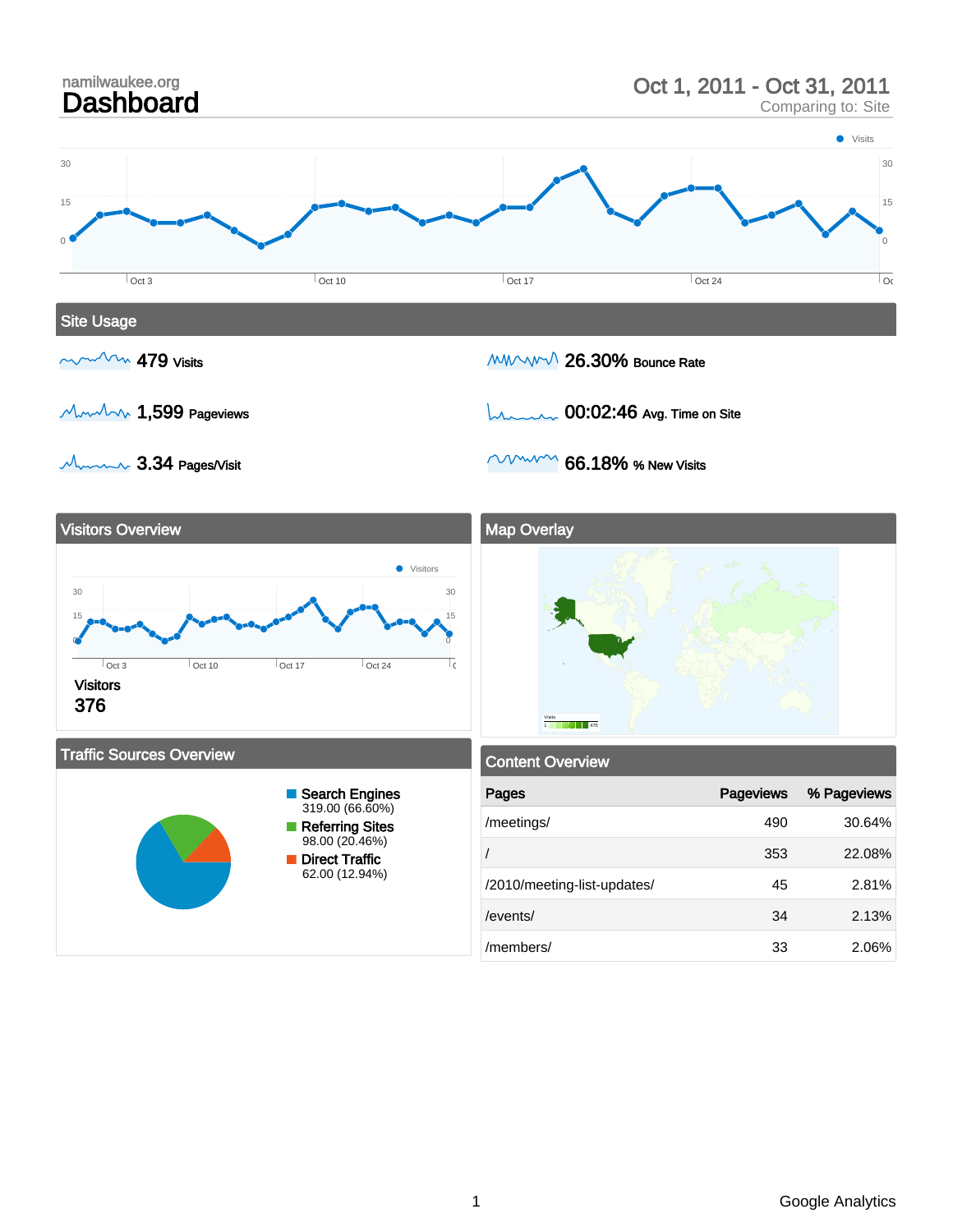

### Technical Profile

| <b>Browser</b>         | <b>Visits</b> | % visits |
|------------------------|---------------|----------|
| Internet Explorer      | 239           | 49.90%   |
| Firefox                | 69            | 14.41%   |
| Chrome                 | 63            | 13.15%   |
| Safari                 | 53            | 11.06%   |
| <b>Android Browser</b> | 47            | 9.81%    |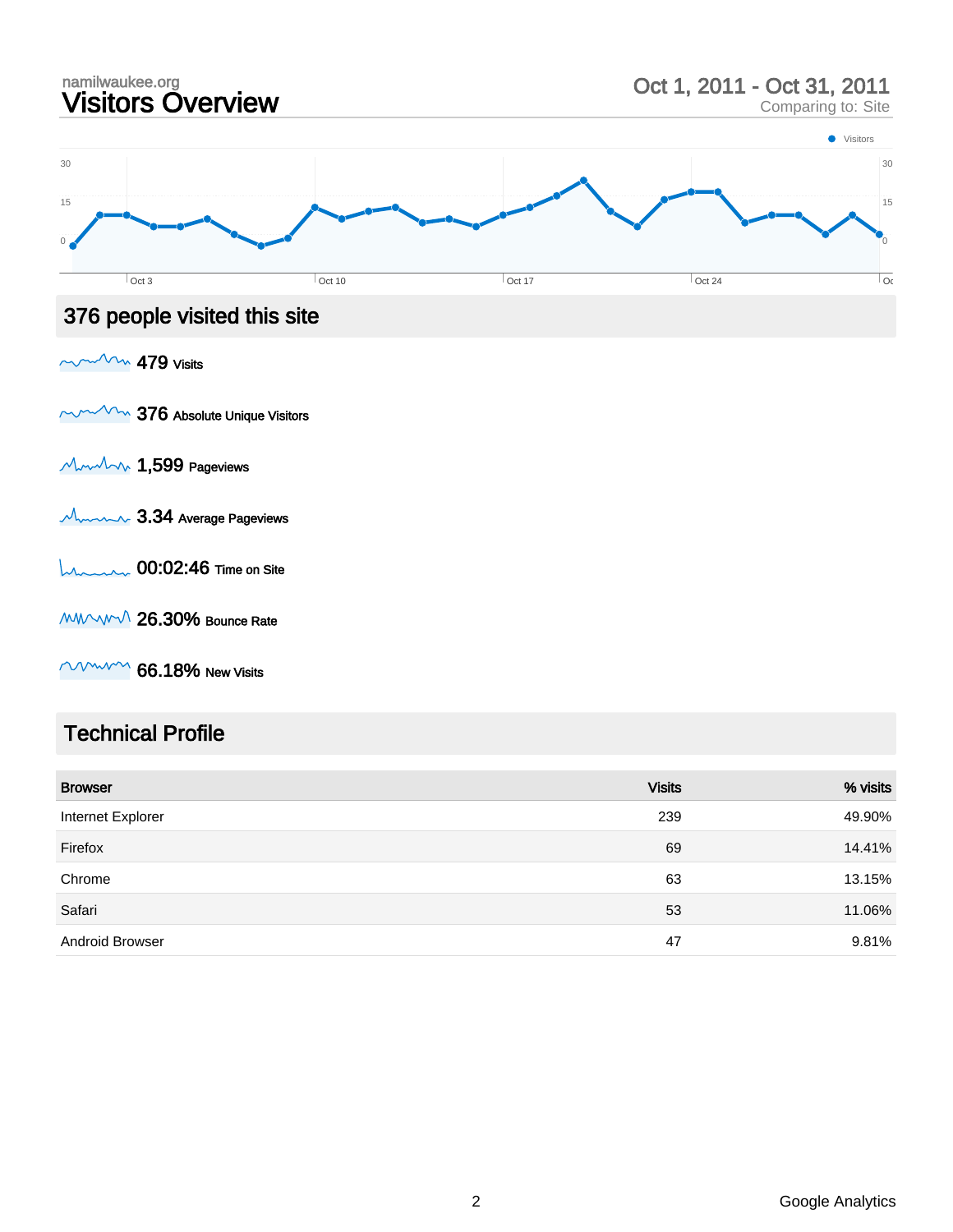

 $\sim$  12.94% Direct Traffic

**AVAM 20.46% Referring Sites** 



# Top Traffic Sources

| <b>Sources</b>    | <b>Visits</b> | % visits | <b>Keywords</b>              | <b>Visits</b> | % visits |
|-------------------|---------------|----------|------------------------------|---------------|----------|
| google (organic)  | 247           | 51.57%   | na meetings milwaukee        | 53            | 16.61%   |
| na.org (referral) | 67            | 13.99%   | narcotics anonymous          | 33            | 10.34%   |
| (direct) ((none)) | 62            | 12.94%   | na milwaukee                 | 22            | 6.90%    |
| yahoo (organic)   | 33            | 6.89%    | narcotics anonymous meetings | 14            | 4.39%    |
| bing (organic)    | 30            | 6.26%    | namilwaukee.org              | 9             | 2.82%    |

Search Engines 319.00 (66.60%) Referring Sites 98.00 (20.46%) Direct Traffic 62.00 (12.94%)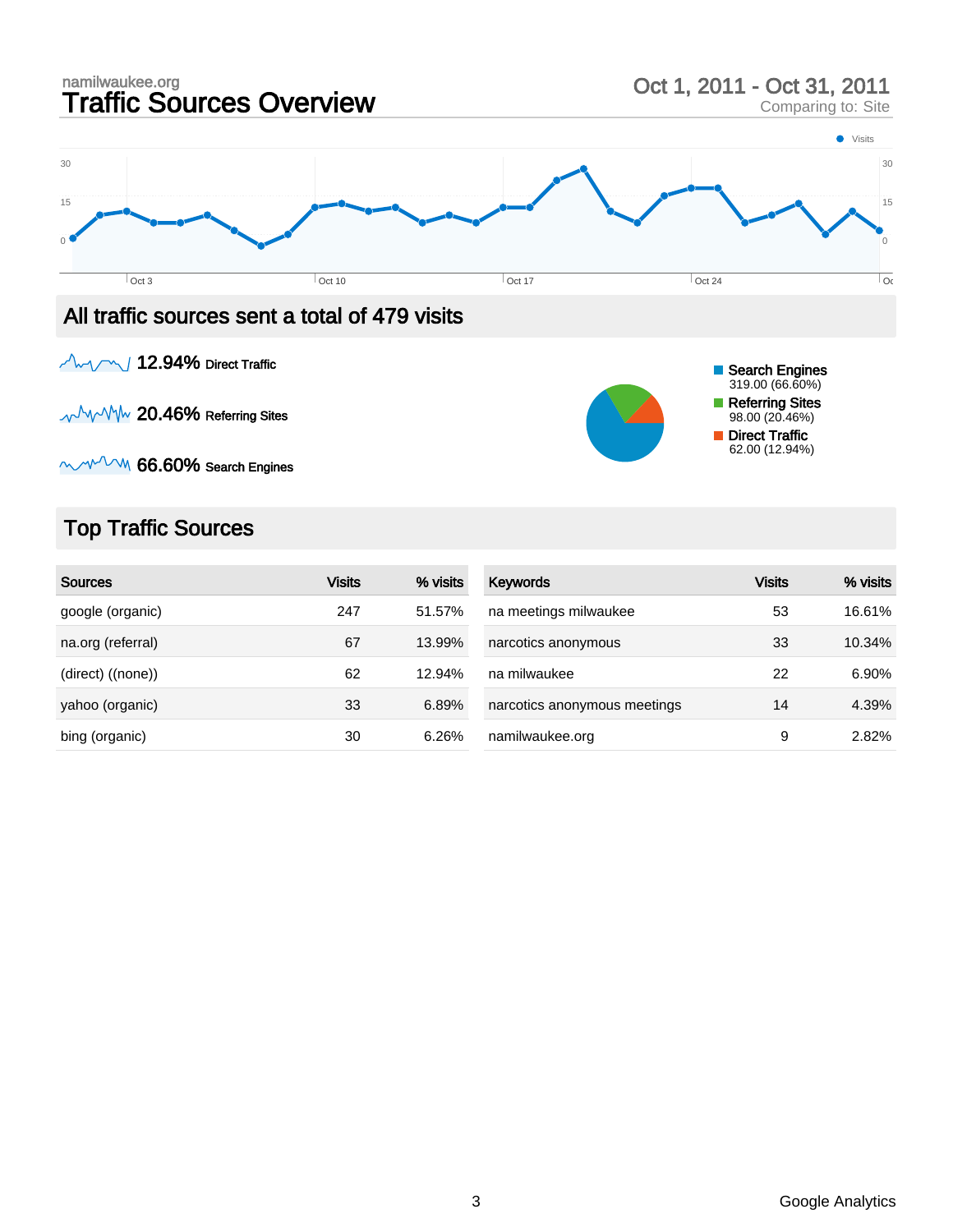# namilwaukee.org<br>**Map Overlay**

# namilwaukee.org<br> **Map Overlay** Comparing to: Site<br>
Comparing to: Site



# 479 visits came from 3 countries/territories

| Site Usage                                          |                                                    |                                                                  |             |                                                       |              |                                                             |              |
|-----------------------------------------------------|----------------------------------------------------|------------------------------------------------------------------|-------------|-------------------------------------------------------|--------------|-------------------------------------------------------------|--------------|
| <b>Visits</b><br>479<br>% of Site Total:<br>100.00% | Pages/Visit<br>3.34<br>Site Avg:<br>$3.34(0.00\%)$ | Avg. Time on Site<br>00:02:46<br>Site Avg:<br>$00:02:46(0.00\%)$ |             | % New Visits<br>66.39%<br>Site Avg:<br>66.18% (0.32%) |              | <b>Bounce Rate</b><br>26.30%<br>Site Avg:<br>26.30% (0.00%) |              |
| Country/Territory                                   |                                                    | <b>Visits</b>                                                    | Pages/Visit | Avg. Time on<br><b>Site</b>                           | % New Visits |                                                             | Bounce Rate  |
| <b>United States</b>                                |                                                    | 475                                                              | 3.36        | 00:02:47                                              |              | 66.11%                                                      | 25.68%       |
| Germany                                             |                                                    | 3                                                                | 1.00        | 00:00:00                                              |              | 100.00%                                                     | 100.00%      |
| Russia                                              |                                                    | 1                                                                | 1.00        | 00:00:00                                              |              | 100.00%                                                     | 100.00%      |
|                                                     |                                                    |                                                                  |             |                                                       |              |                                                             | $1 - 3$ of 3 |